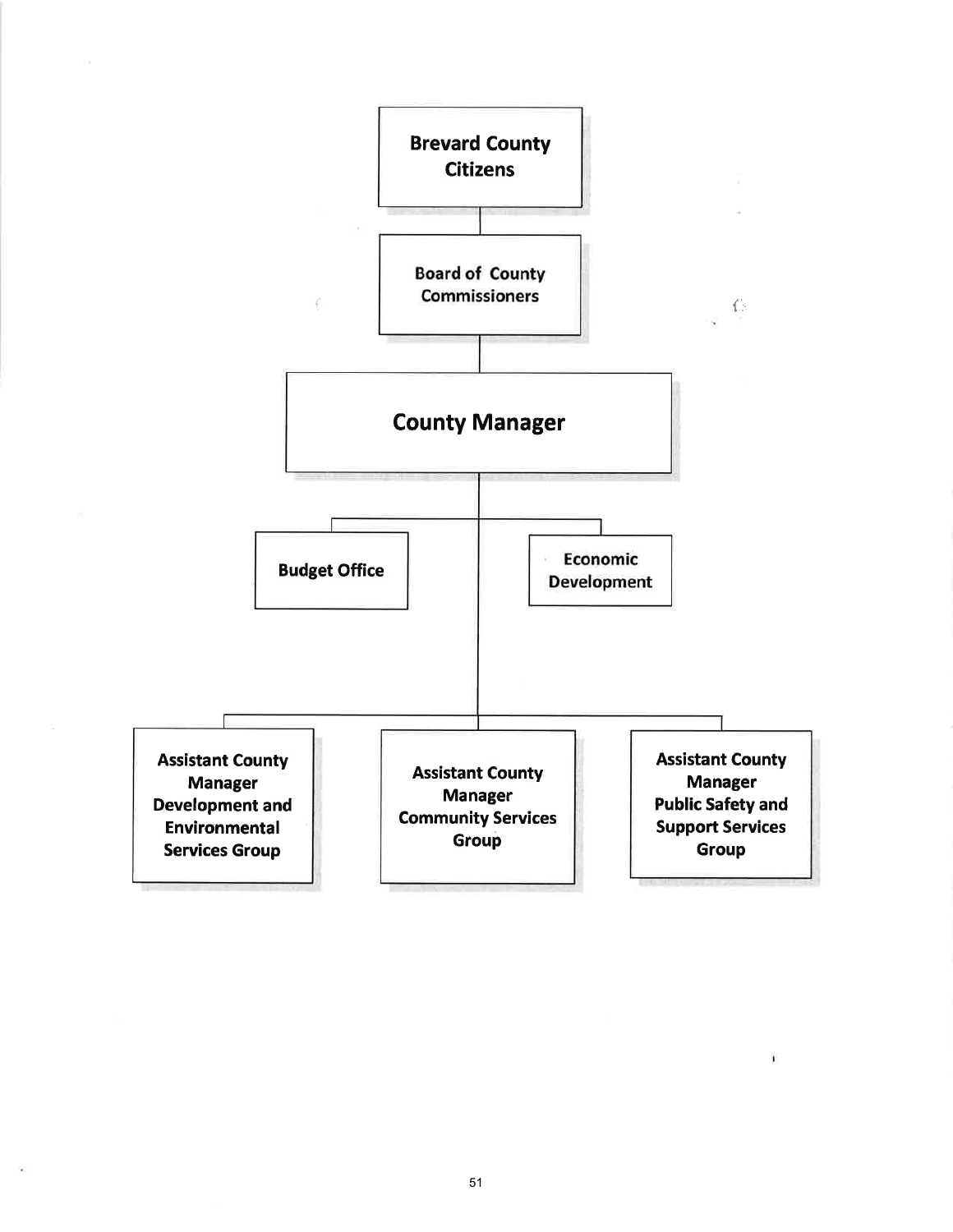## COUNTY MANAGER



# ADOPTED BUDGET FY2018-2019 5L,O29,6L2



×.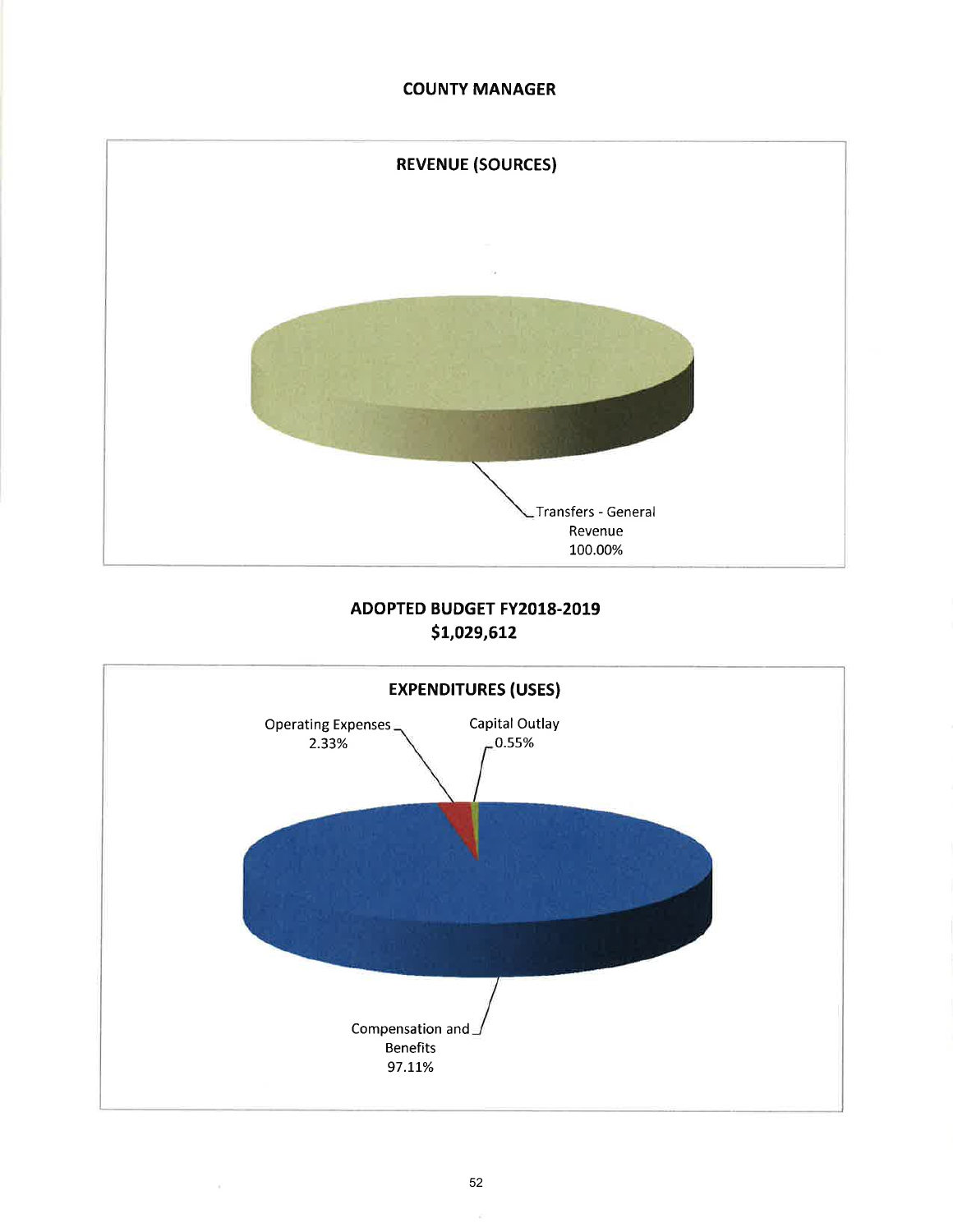## COUNTY MANAGER **SUMMARY**

 $\mathbf{I}$  .

### MISSION STATEMENT:

To provide organizational leadership to effectively arrd efficiently:

- **Implement County Commission policies and directives**
- . Manage available resources to achieve missions and proposed outcomes
- Facilitate strategic planning for enhancing and ensuring Brevard's quality of life

#### PROGRAMS AND SERVICES:

#### ACCOMPLISHMENTS, INITIATIVES, TRENDS AND ISSUES AND SERVICE LEVEL IMPACTS:

### COUNTY MANAGER

- lmplements and manages all of the Board's policies to provide sound management of County programs and finances a
- Provides executive leadership to County government, which maximizes the productivity of the County's workforce and resources, while strategically planning for the future a
- Oversees the development of a balanced annual budget and capital program, for adoption in September, to ensure transparent and stable government operations and programs  $\bullet$
- Serves as the liaison with the Sheriff, Judiciary, State Attorney, Public Defender, Property Appraiser, Supervisor of Elections, and Clerk of the County and Circuit Courts, municipalities, business and private interests and others on issues of mutual concern a
- Coordinates the preparation of the agendas for the Board of County Commissioners' meetings and develops annual calendar for meetings and workshops a
- Coordinates the work of the Brevard Legislative Delegation and Legislative activities for the County Commission a

#### Accomplishments:

- Lean Six Sigma: 23 County employees were recognized in April 2018 for their involvement and successes achieved in Lean Sig Sigma initiatives. Seven employees were awarded Green Belts for their lead roles in successful Lean Six Sigma initiatives, including a standardized camp registration process for internal and external customers; a reduction in the processing time for development applications and quality control methods that have increased consistency in the building application process; and payroll statement optimization. Also to date: 17 projects in progress; 6 completed; 3 new projects assigned to green belt candidates; and 4 projects pending.
- Roads: Increased annual resurfacing projection from 55 miles to 61 miles; 7.66 miles reconstruction with targeted 284 miles of "at risk" County roads between FY17-18 and FY2l-22.
- o CRAs: Successful negotiation of multiple Community Redevelopment Agency interlocal agreements furthering Board objectives related to addressing infrastructure needs.
- **•** Beach Restoration: \$28.4 million earmarked in federal funding for initial construction of the Mid-Reach segment of the Brevard County Hurricane and Storm Damage Reduction Project; 57 million in federal Flood Control Coastal Emergency funding to repair Hurricane lrma damage in the South Reach.
- . Establishment of Public Safety Department which consolidates Fire Rescue, Emergency Management, Medical Examiner, Community Corrections and School Crossing Guards under leadership of a Public Safety Director
- o Parks and Recreation:Obtained authorization for an internal loan from Brevard County's Property and Causality Program, not to exceed \$12 million, to expedite repairs of damages caused by Hurricanes Matthew and lrma. The funds will be used to repair boardwalks, boat ramps, docks, seawalls, shorelines and piers
- **•** Successfully negotiated 3-year contract with IAFF Fire Union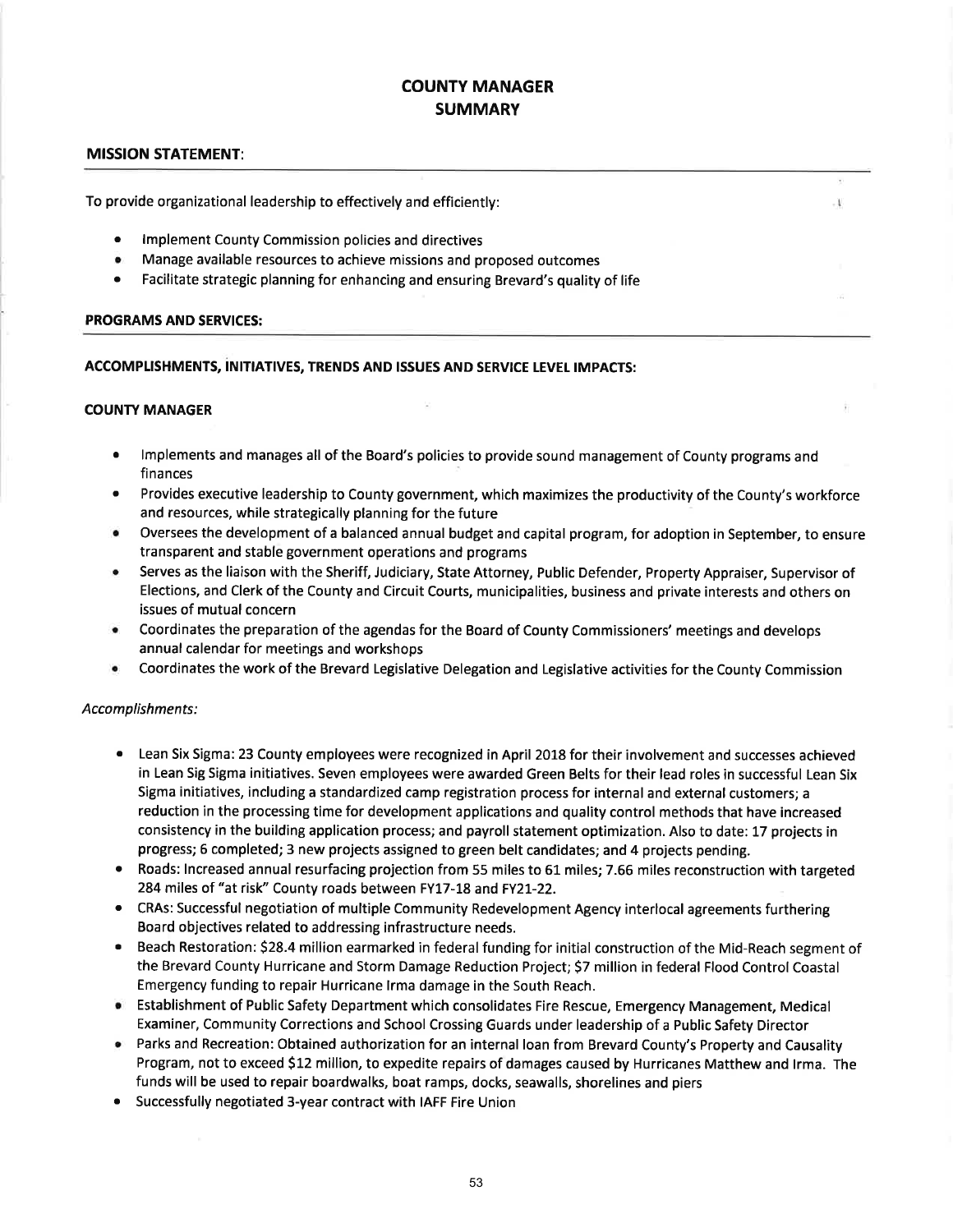## COUNTY MANAGER **SUMMARY**

#### lnitiatives:

- a Promote inclusiveness and responsiveness. Nurture and provide a transparent environment...
- a Address funding for maintenance and enhancement of the County's road system
- $\bullet$ Accelerate lndian River Lagoon restoration by leveraging local sales tax dollars with matching funds from local, State and Federal partners,
- Address employee compensation and benefits as it relates to recruitment and retention efforts. Continued focus on employee development and succession planning. a

#### Trends and lssues

- a Proposed Amendment 1: lf approved by 60 percent or more of voters as Amendment 1 on the November 2018 General Election ballot, will increase Florida's homestead exemption by \$25,000 on homes with an assessed value greater than \$100,000. Potential budget impact on the County: \$12,062,845.
- $\bullet$ Utilities: Reprioritization of 10-year Capital lmprovement Plan to address wastewater inflow/infiltration and lagoon discharges; smoke testing and private/citizen cost sharing.
- lndian River Lagoon: 55 projects added to 2018 IRL restoration initiative, including assistance to homeowners with private sewer lateral repair/replacement, cost and expanded public education and outreach. Natural Resources Management Department staff continues focus on IRl-related upgrades to wastewater treatment facilities, muck removal, stormwater projects, septic system removal and upgrades, fertilizer management, oyster reef projects, living shoreline, marketing and tourism. a
- a Unfunded Critical needs:

1. Roadway Maintenance: 586 million (Our goal for this year was 55 miles. We expect to achieve 61 miles and are working to build upon that in the next fiscal year.)

- 2. Drainage, Traffic Signals, Sidewalks: 52 million annually
- 3. lnfrastructure, Facilities Maintenance and Repair: SS.Z million
- 4. Equipment/Technology Repair and Replacement: 57.8 million
- 5. Capital Projects and Equipment: S22 million
- Parks and Recreation Facilities, lnfrastructure and Maintenance: \$13 million-plus 6.
- Emergency Operations Center: S12.9 million 7.
- Employee compensation 8.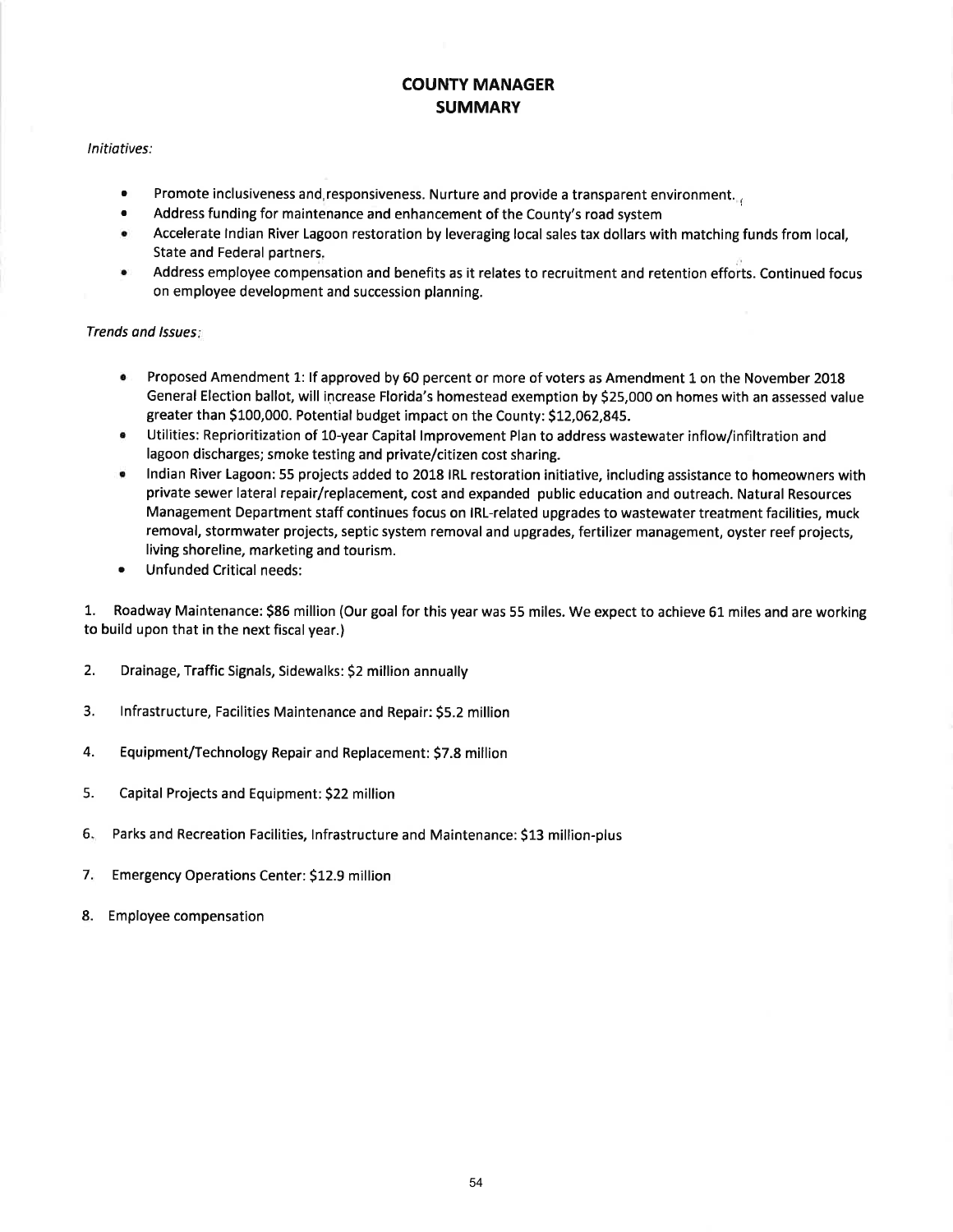### **COUNTY MANAGER: SUMMARY**

### PROGRAM REVENUES AND EXPENDITURES

|                                                       | Final         |               | <b>Adopted</b> |                   |                |
|-------------------------------------------------------|---------------|---------------|----------------|-------------------|----------------|
|                                                       | <b>Actual</b> | <b>Budget</b> | <b>Budget</b>  |                   | %              |
|                                                       | FY2016-2017   | FY2017-2018   | FY2018-2019    | <b>Difference</b> | (Inc)/Dec      |
|                                                       |               |               |                |                   |                |
| <b>REVENUES:</b>                                      |               |               |                |                   |                |
| Taxes                                                 | \$0           | \$0           | \$0            | \$0               | 0.00%          |
| Permits, Fees & Spec. Assess.                         | \$0           | \$0           | \$0            | \$0               | 0.00%          |
| Intergovernmental                                     | \$0           | \$0           | \$0            | \$0               | 0.00%          |
| <b>Charges for Services</b>                           | \$0           | \$0           | \$0            | \$0               | 0.00%          |
| <b>Fines and Forfeits</b>                             | \$0           | \$0           | \$0            | \$0               | 0.00%          |
| Miscellaneous                                         | \$0           | \$0           | \$0            | \$0               | 0.00%          |
| <b>Statutory Reduction</b>                            | \$0           | \$0           | \$0            | \$0               | 0.00%          |
| <b>Operating Revenues</b>                             | \$0           | \$0           | \$0            | \$0               | 0.00%          |
| Balance Forward                                       | \$0           | \$0           | \$0            | \$0               | 0.00%          |
| Transfers - General Revenue                           | \$909,096     | \$1,074,649   | \$1,029,612    | (545,037)         | (4.19%)        |
| Transfers - Other                                     | \$0           | \$0           | \$0            | \$0               | 0.00%          |
| Other Finance Source                                  | \$0           | \$0           | \$0            | \$0               | 0.00%          |
| <b>Non-Operating Revenues</b>                         | \$909,096     | \$1,074,649   | \$1,029,612    | (545,037)         | (4.19%)        |
| <b>TOTAL REVENUES</b>                                 | \$909,096     | \$1,074,649   | \$1,029,612    | ( \$45,037]       | (4.19%)        |
| <b>EXPENDITURES</b>                                   |               |               |                |                   |                |
| Compensation and Benefits                             | \$888,241     | \$1,045,967   | \$999,875      | (546,092)         | (4.41%)        |
| <b>Operating Expenses</b>                             | \$18,440      | \$25,340      | \$24,037       | (51, 303)         | (5.14%)        |
| Capital Outlay                                        | \$2,414       | \$3,342       | \$5,700        | \$2,358           | 70.56%         |
| <b>Grants and Aid</b>                                 | \$0           | \$0           | \$0            | \$0               | 0.00%          |
| <b>Operating Expenditures</b>                         | \$909,096     | \$1,074,649   | \$1,029,612    | ( \$45,037)       | (4.19%)        |
| <b>CIP</b>                                            |               |               |                |                   |                |
|                                                       | \$0           | \$0           | \$0            | \$0<br>\$0        | 0.00%          |
| <b>Debt Service</b>                                   | \$0           | \$0           | \$0            |                   | 0.00%<br>0.00% |
| <b>Reserves-Operating</b>                             | \$0<br>\$0    | \$0           | \$0            | \$0<br>\$0        | 0.00%          |
| Reserves - Capital                                    |               | \$0           | \$0            |                   | 0.00%          |
| Reserves - Restricted                                 | \$0<br>\$0    | \$0<br>\$0    | \$0<br>\$0     | \$0<br>\$0        | 0.00%          |
| <b>Transfers</b><br><b>Non-Operating Expenditures</b> | \$0           | \$0           | \$0            | \$0               | 0.00%          |
| <b>TOTAL EXPENDITURES</b>                             | \$909,096     | \$1,074,649   | \$1,029,612    | ( \$45,037)       | (4.19%)        |
|                                                       |               |               |                |                   |                |
| <b>PERSONNEL:</b>                                     |               |               |                |                   |                |
| Full-time positions                                   | 8.00          | 8.00          | 8.00           | 0.00              | 0.00%          |
| <b>Part-time Positions</b>                            | 0.00          | 0.00          | 0.00           | 0.00              | 0.00%          |
| <b>Full-time Equivalent</b>                           | 8.00          | 8.00          | 8.00           | 0.00              | 0.00%          |
| <b>Temporary FTE</b>                                  | 0.00          | 0.00          | 0.00           | 0.00              | 0.00%          |
| <b>Seasonal FTE</b>                                   | 0.00          | 0.00          | 0.00           | 0.00              | 0.00%          |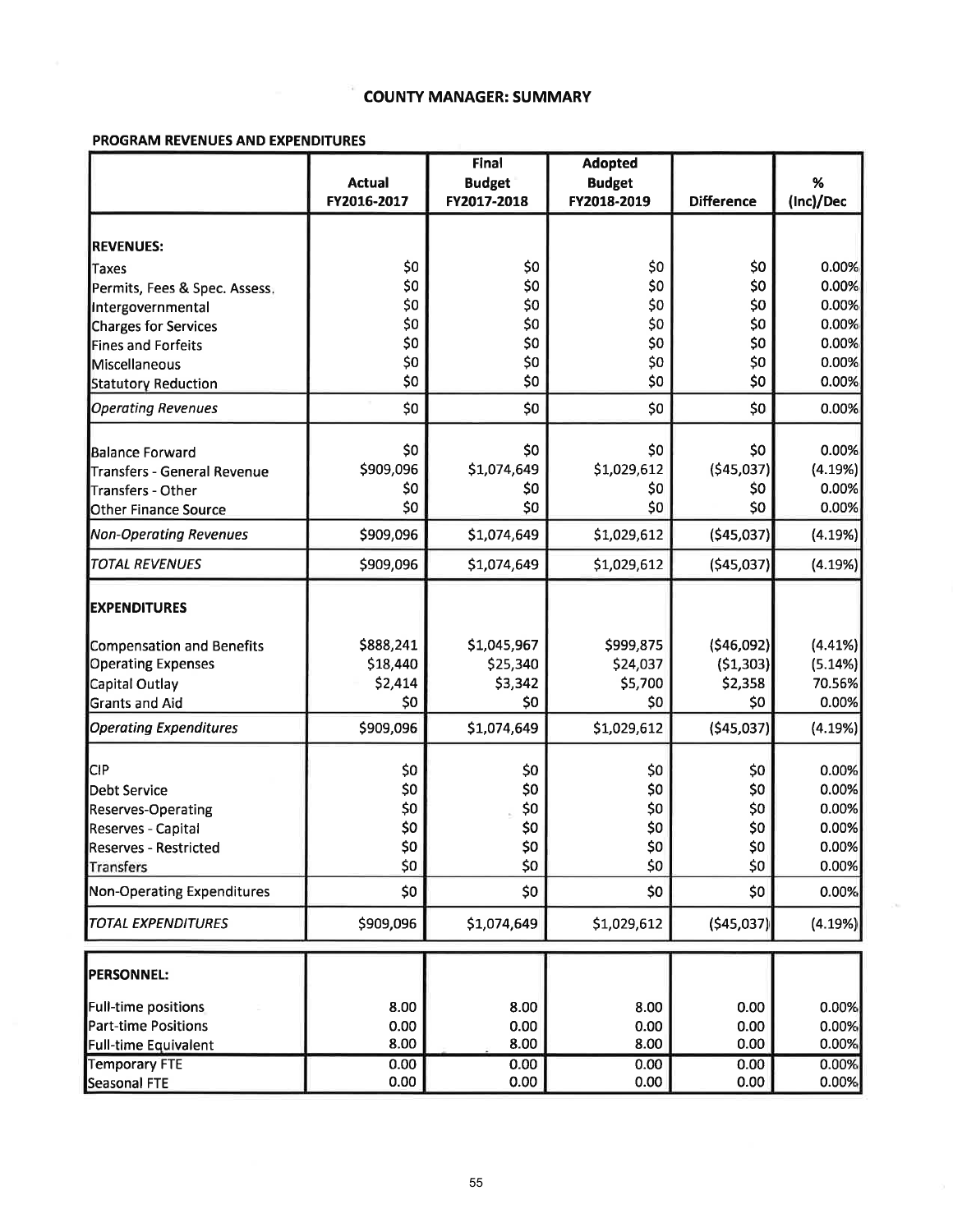## COUNTV MANAGER: BUDGET VARIANCES

| <b>REVENUES</b>                    | <b>VARIANCE</b> | <b>% VARIANCE</b> | <b>EXPLANATION</b>                                                                                               |
|------------------------------------|-----------------|-------------------|------------------------------------------------------------------------------------------------------------------|
| Taxes                              | \$0             | 0.00%             |                                                                                                                  |
| Permits, Fees & Spec. Assess.      | \$0             | 0.00%             |                                                                                                                  |
| Intergovernmental                  | \$0\$           | 0.00%             |                                                                                                                  |
| <b>Charges for Services</b>        | \$0             | 0.00%             |                                                                                                                  |
| <b>Fines and Forfeits</b>          | \$0             | 0.00%             |                                                                                                                  |
| <b>Miscellaneous</b>               | \$0             | 0.00%             |                                                                                                                  |
| <b>Statutory Reduction</b>         | \$0             | 0.00%             |                                                                                                                  |
| <b>Balance Forward</b>             | \$0             | 0.00%             |                                                                                                                  |
| <b>Transfers - General Revenue</b> | (\$45,037)      | (4.19%)           | Attributable to decreased compensation and benefits<br>as a result of reclassifying vacant positions in FY 17-18 |
| <b>Transfers - Other</b>           | \$0             | 0.00%             |                                                                                                                  |
| <b>Other Finance Source</b>        | \$0             | 0.00%             |                                                                                                                  |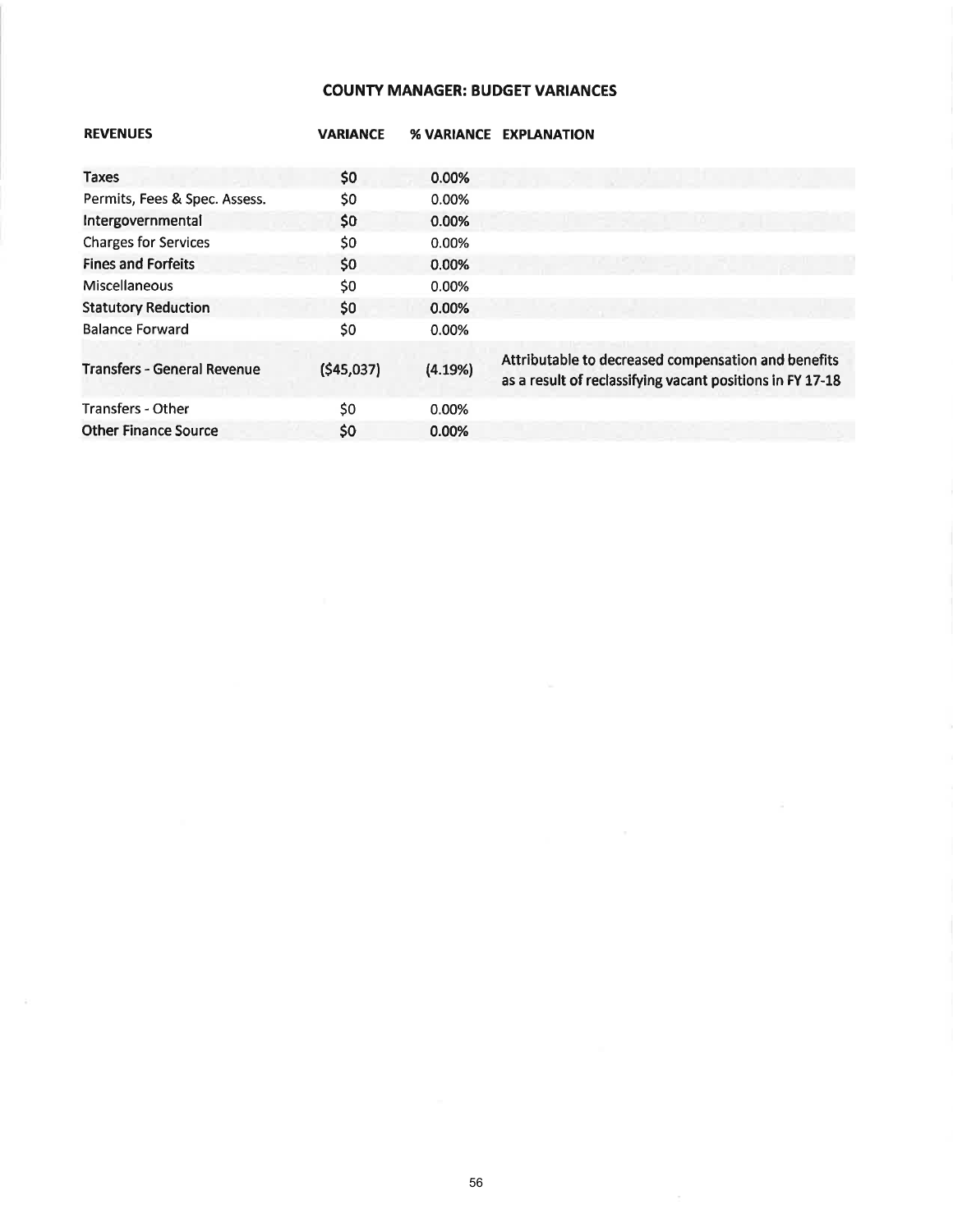### **COUNTY MANAGER: BUDGET VARIANCES**

| <b>EXPENDITURES</b>              | <b>VARIANCE</b> |          | <b>% VARIANCE EXPLANATION</b>                                                                                                                                                               |
|----------------------------------|-----------------|----------|---------------------------------------------------------------------------------------------------------------------------------------------------------------------------------------------|
| <b>Compensation and Benefits</b> | (\$46,092)      | (4.41%)  | Attributable to decreased compensation and benefits<br>as a result of reclassifying vacant positions in FY 17-18,<br>offset by a Cost of Living Adjustment as well as FRS rate<br>increases |
| <b>Operating Expenses</b>        | (51, 303)       | (5.14%)  | Attributable to a reduction in General Liability expenses<br>related to decreased compensation and benefits                                                                                 |
| <b>Capital Outlay</b>            | \$2,358         | 70.56%   | I.T. assessment of existing computer inventory<br>determined a need to replace additional computers<br>that have exceeded their useful life                                                 |
| <b>Grants and Aid</b>            | \$0             | 0.00%    |                                                                                                                                                                                             |
| <b>CIP</b>                       | \$0             | 0.00%    |                                                                                                                                                                                             |
| Debt Service                     | \$0             | 0.00%    |                                                                                                                                                                                             |
| <b>Reserves-Operating</b>        | \$0             | 0.00%    |                                                                                                                                                                                             |
| Reserves - Capital               | \$0             | 0.00%    |                                                                                                                                                                                             |
| <b>Reserves - Restricted</b>     | \$0             | 0.00%    |                                                                                                                                                                                             |
| Transfers                        | \$0             | $0.00\%$ |                                                                                                                                                                                             |

 $\sim$